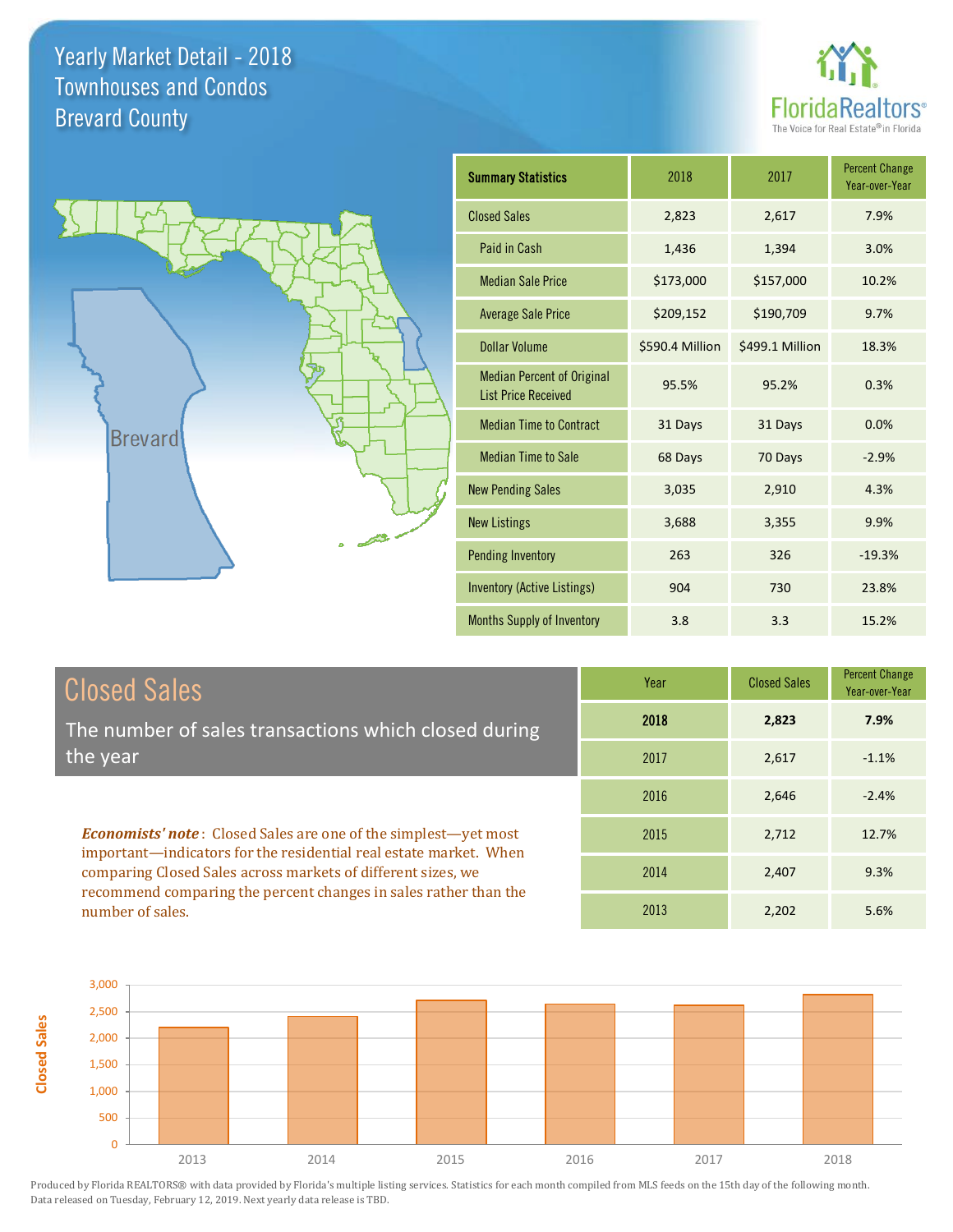

53.3% -6.0%

1,443 3.7%

Percent Change Year-over-Year

Percent of Closed Sales Paid in Cash

2018 **50.9% -4.5%**

56.7% -9.4%

62.6% -2.9%

64.5% -1.5%

2016

2017

Year

2013

2015

2014

2013

65.5% -1.9%

#### *Economists' note* : Cash Sales can be a useful indicator of the extent to which investors are participating in the market. Why? Investors are far more likely to have the funds to purchase a home available up front, whereas the typical homebuyer requires a mortgage or some other -7.1% 1,552 7.6% -11.7% 9.4% 2017 2016 2014 1,500 2015 1,698 1,394 Year Cash Sales Percent Change Year-over-Year 2018 **1,436 3.0%** Cash Sales The number of Closed Sales during the year in which buyers exclusively paid in cash

0 200 400 600 800 1,000 1,200 1,400 1,600 1,800 2013 2014 2015 2016 2017 2018

## Cash Sales as a Percentage of Closed Sales The percentage of Closed Sales during the year which

form of financing. There are, of course, many possible exceptions, so

this statistic should be interpreted with care.

**Cash Sales**

were Cash Sales

*Economists' note* : This statistic is simply another way of viewing Cash Sales. The remaining percentages of Closed Sales (i.e. those not paid fully in cash) each year involved some sort of financing, such as mortgages, owner/seller financing, assumed loans, etc.

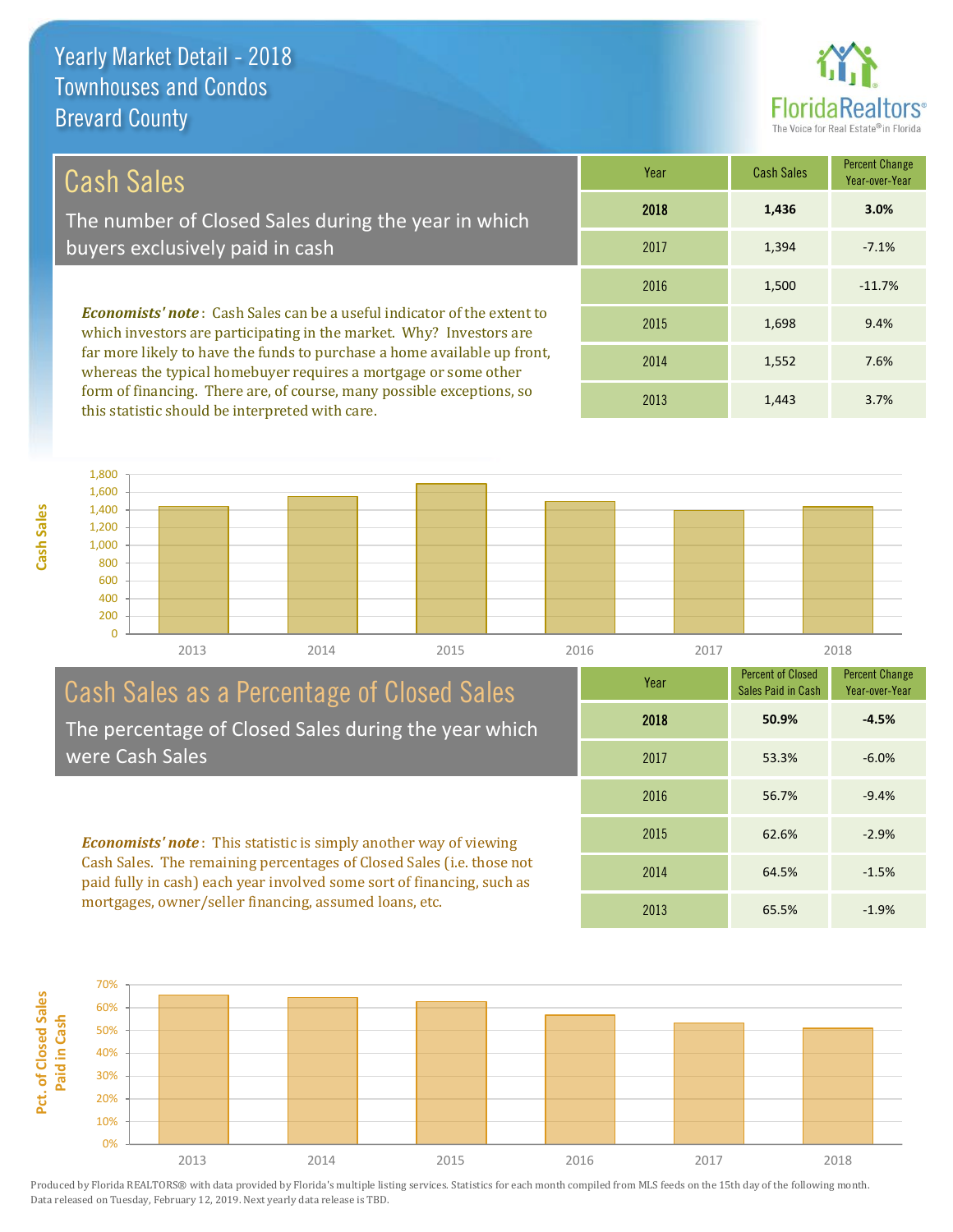

## Median Sale Price

The median sale price reported for the year (i.e. 50% of sales were above and 50% of sales were below)

*Economists' note* : Median Sale Price is our preferred summary statistic for price activity because, unlike Average Sale Price, Median Sale Price is not sensitive to high sale prices for small numbers of homes that may not be characteristic of the market area. Keep in mind that median price trends over time are not always solely caused by changes in the general value of local real estate. Median sale price only reflects the values of the homes that *sold* each year, and the mix of the types of homes that sell can change over time.

| Year | <b>Median Sale Price</b> | <b>Percent Change</b><br>Year-over-Year |
|------|--------------------------|-----------------------------------------|
| 2018 | \$173,000                | 10.2%                                   |
| 2017 | \$157,000                | 9.0%                                    |
| 2016 | \$144,000                | 8.3%                                    |
| 2015 | \$132,950                | 9.9%                                    |
| 2014 | \$121,000                | 10.0%                                   |
| 2013 | \$110,000                | 5.8%                                    |



## Average Sale Price

The average sale price reported for the year (i.e. total sales in dollars divided by the number of sales)

*Economists' note* : Usually, we prefer Median Sale Price over Average Sale Price as a summary statistic for home prices. However, Average Sale Price does have its uses—particularly when it is analyzed alongside the Median Sale Price. For one, the relative difference between the two statistics can provide some insight into the market for higher-end homes in an area.

| Year | <b>Average Sale Price</b> | <b>Percent Change</b><br>Year-over-Year |
|------|---------------------------|-----------------------------------------|
| 2018 | \$209,152                 | 9.7%                                    |
| 2017 | \$190,709                 | 2.0%                                    |
| 2016 | \$187,031                 | 9.2%                                    |
| 2015 | \$171,244                 | 11.6%                                   |
| 2014 | \$153,417                 | 6.2%                                    |
| 2013 | \$144,459                 | 6.9%                                    |

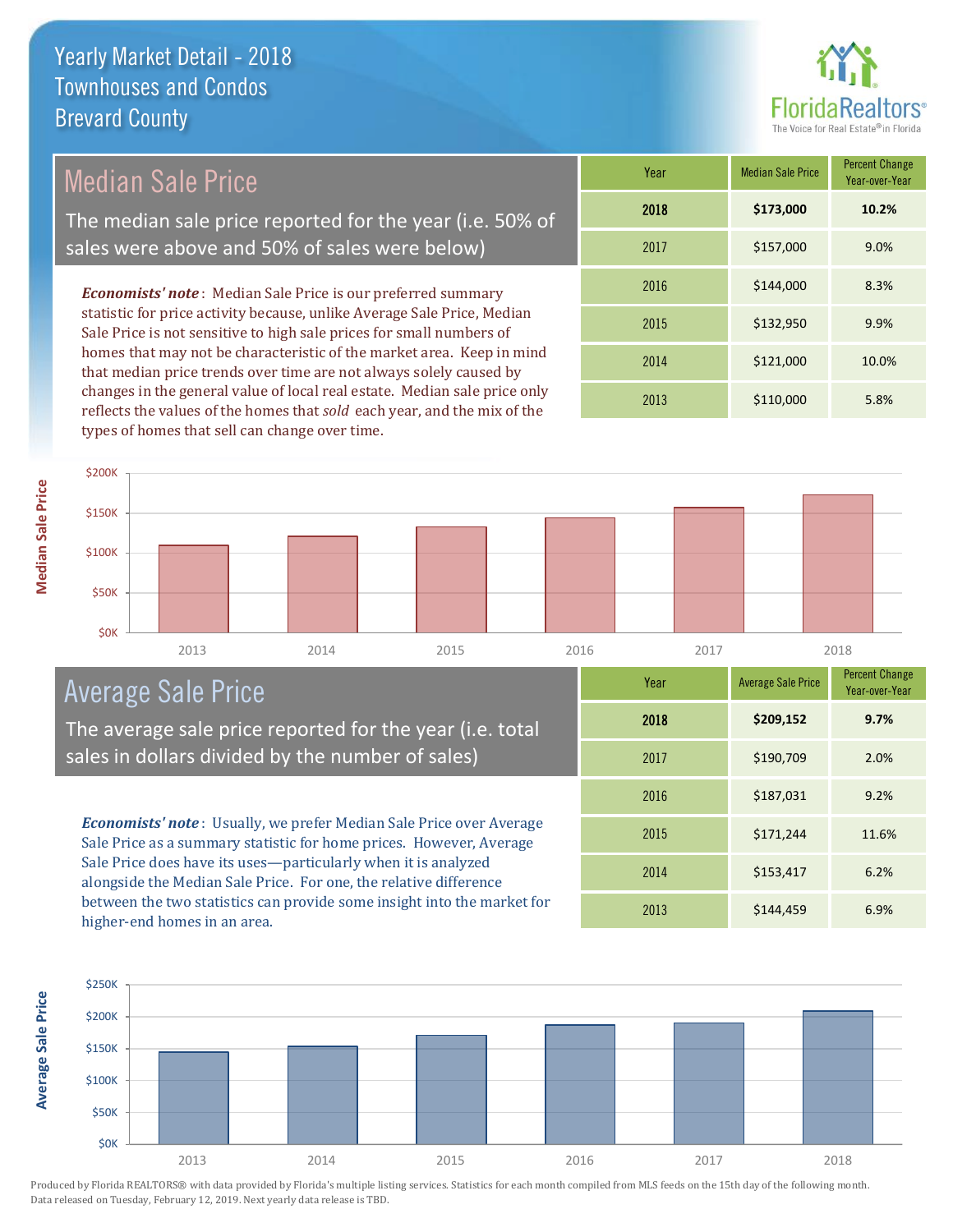## Dollar Volume

The sum of the sale prices for all sales which closed during the year

*Economists' note* : Dollar Volume is simply the sum of all sale prices in a given time period, and can quickly be calculated by multiplying Closed Sales by Average Sale Price. It is a strong indicator of the health of the real estate industry in a market, and is of particular interest to real estate professionals, investors, analysts, and government agencies. Potential home sellers and home buyers, on the other hand, will likely be better served by paying attention to trends in the two components of Dollar Volume (i.e. sales and prices) individually.

| Year | <b>Dollar Volume</b> | <b>Percent Change</b><br>Year-over-Year |
|------|----------------------|-----------------------------------------|
| 2018 | \$590.4 Million      | 18.3%                                   |
| 2017 | \$499.1 Million      | 0.8%                                    |
| 2016 | \$494.9 Million      | 6.6%                                    |
| 2015 | \$464.4 Million      | 25.8%                                   |
| 2014 | \$369.3 Million      | 16.1%                                   |
| 2013 | \$318.1 Million      | 12.9%                                   |



## Median Percent of Original List Price Received

The median of the sale price (as a percentage of the original list price) across all properties selling during the year

*Economists' note* : The Median Percent of Original List Price Received is useful as an indicator of market recovery, since it typically rises as buyers realize that the market may be moving away from them and they need to match the selling price (or better it) in order to get a contract on the house. This is usually the last measure to indicate a market has shifted from down to up, so it is what we would call a *lagging* indicator.

| Year | Med. Pct. of Orig. List<br><b>Price Received</b> | <b>Percent Change</b><br>Year-over-Year |
|------|--------------------------------------------------|-----------------------------------------|
| 2018 | 95.5%                                            | 0.3%                                    |
| 2017 | 95.2%                                            | 0.4%                                    |
| 2016 | 94.8%                                            | 0.4%                                    |
| 2015 | 94.4%                                            | 1.2%                                    |
| 2014 | 93.3%                                            | 0.0%                                    |
| 2013 | 93.3%                                            | 1.7%                                    |

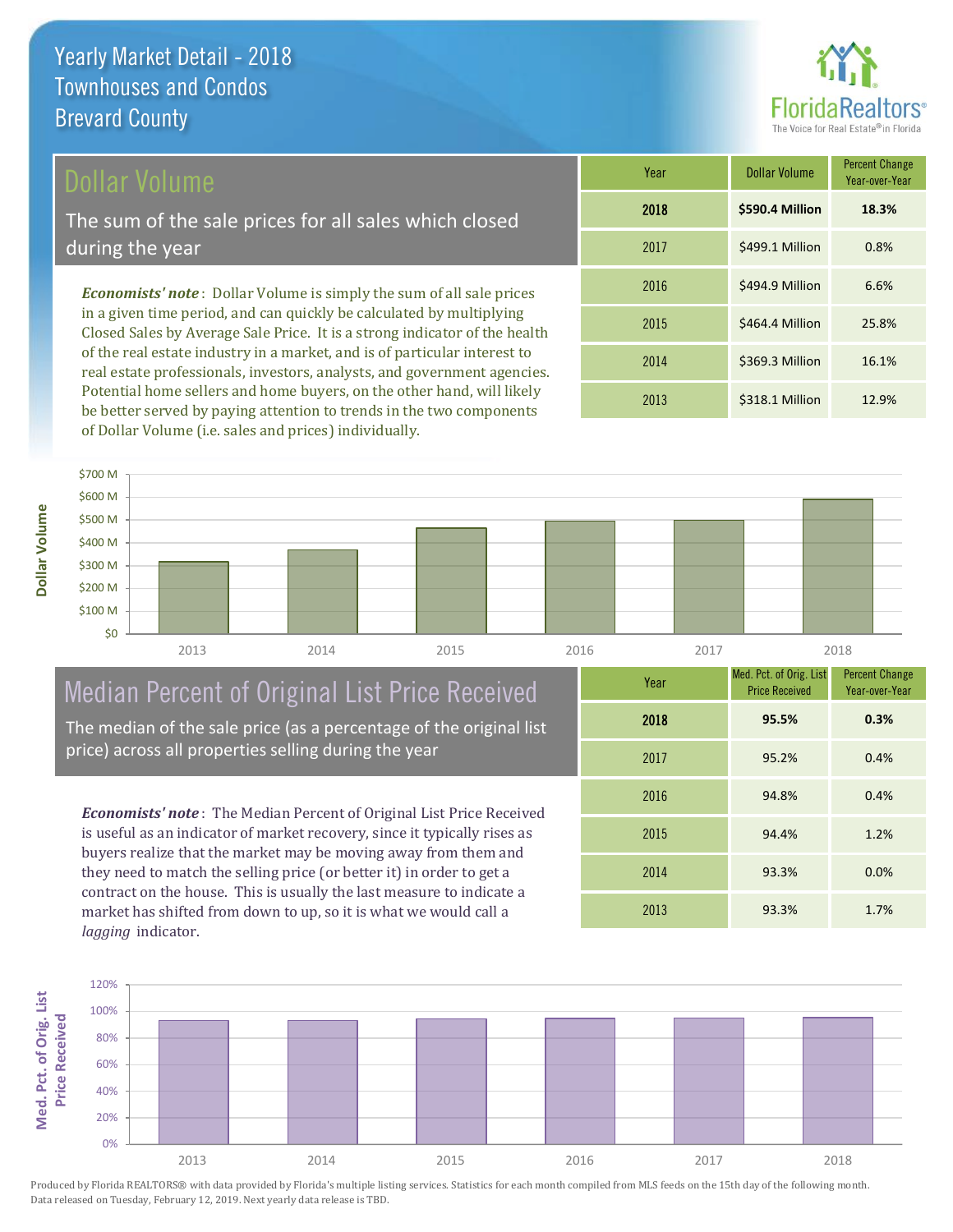

## Median Time to Contract

The median number of days between the listing date and contract date for all Closed Sales during the year

*Economists' note* : Like Time to Sale, Time to Contract is a measure of the length of the home selling process calculated for sales which closed during the year. The difference is that Time to Contract measures the number of days between the initial listing of a property and the signing of the contract which eventually led to the closing of the sale. When the gap between Median Time to Contract and Median Time to Sale grows, it is usually a sign of longer closing times and/or declining numbers of cash sales.

| Year | <b>Median Time to</b><br>Contract | <b>Percent Change</b><br>Year-over-Year |
|------|-----------------------------------|-----------------------------------------|
| 2018 | 31 Days                           | 0.0%                                    |
| 2017 | 31 Days                           | $-11.4%$                                |
| 2016 | 35 Days                           | $-14.6%$                                |
| 2015 | 41 Days                           | $-21.2%$                                |
| 2014 | 52 Days                           | $-5.5%$                                 |
| 2013 | 55 Days                           | $-17.9%$                                |

### $\overline{0}$ 10 20 30  $40$ 50 60 **Contract** 2013 2014 2015 2016 2017 2018

## Median Time to Sale

The median number of days between the listing date and closing date for all Closed Sales during the year

*Economists' note* : Time to Sale is a measure of the length of the home selling process, calculated as the number of days between the initial listing of a property and the closing of the sale. *Median* Time to Sale is the amount of time the "middle" property selling this month was on the market. That is, 50% of homes selling this month took *less* time to sell, and 50% of homes took *more* time to sell. Median Time to Sale gives a more accurate picture than Average Time to Sale, which can be skewed upward by small numbers of properties taking an abnormally long time to sell.

| Year | <b>Median Time to Sale</b> | <b>Percent Change</b><br>Year-over-Year |
|------|----------------------------|-----------------------------------------|
| 2018 | 68 Days                    | $-2.9%$                                 |
| 2017 | 70 Days                    | $-9.1%$                                 |
| 2016 | 77 Days                    | $-3.8%$                                 |
| 2015 | 80 Days                    | $-14.0%$                                |
| 2014 | 93 Days                    | $-5.1%$                                 |
| 2013 | 98 Days                    | $-16.9%$                                |



Produced by Florida REALTORS® with data provided by Florida's multiple listing services. Statistics for each month compiled from MLS feeds on the 15th day of the following month. Data released on Tuesday, February 12, 2019. Next yearly data release is TBD.

**Median Time to** 

**Median Time to**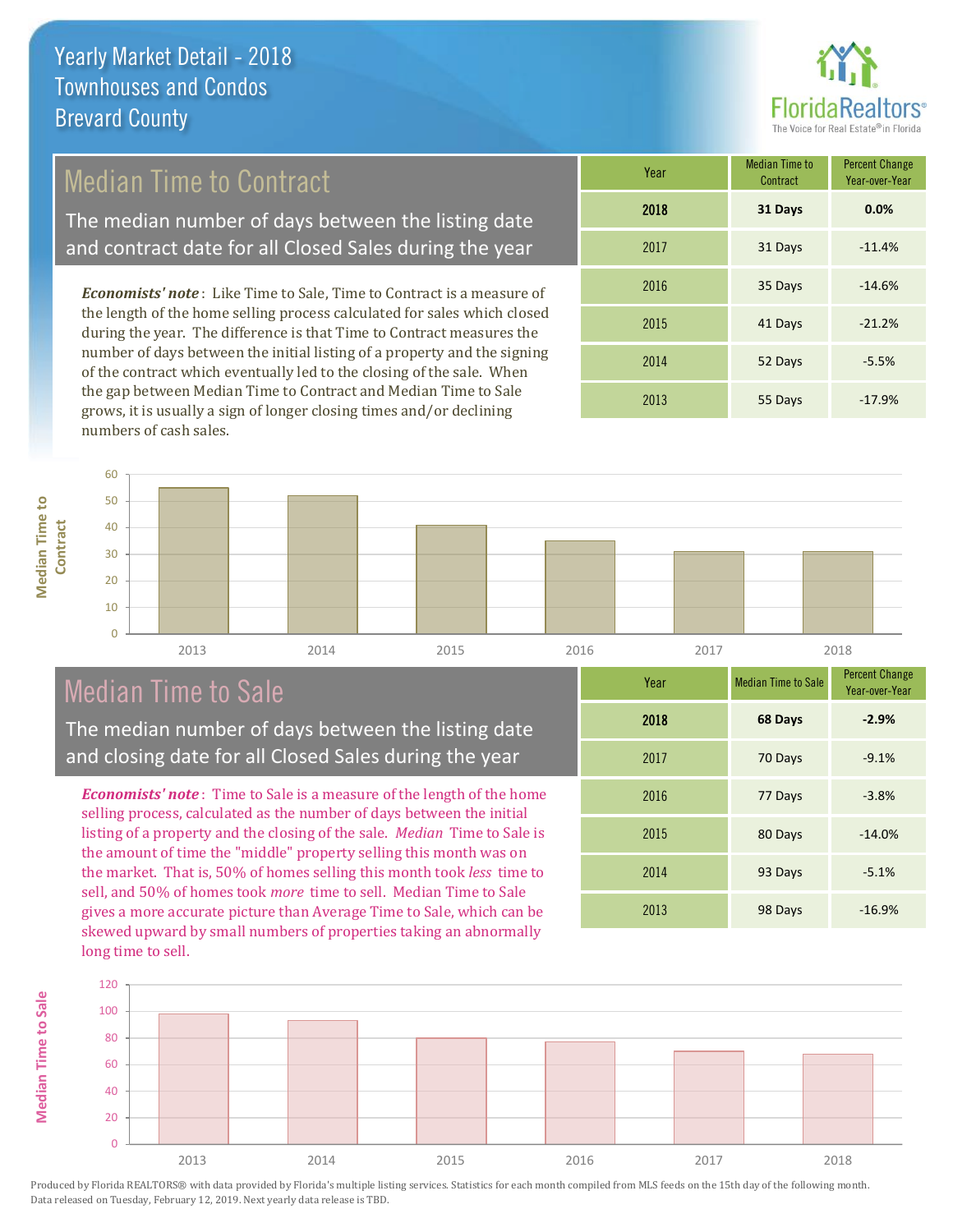# Floric

| <b>New Pending Sales</b>                                                                                                                                                                                                   | Year | <b>New Pending Sales</b> | <b>Percent Change</b><br>Year-over-Year |
|----------------------------------------------------------------------------------------------------------------------------------------------------------------------------------------------------------------------------|------|--------------------------|-----------------------------------------|
| The number of listed properties that went under                                                                                                                                                                            | 2018 | 3,035                    | 4.3%                                    |
| contract during the year                                                                                                                                                                                                   | 2017 | 2,910                    | 2.2%                                    |
| <b>Economists' note:</b> Because of the typical length of time it takes for a<br>sale to close, economists consider Pending Sales to be a decent<br>indicator of potential future Closed Sales. It is important to bear in | 2016 | 2,847                    | $-4.7%$                                 |
|                                                                                                                                                                                                                            | 2015 | 2,987                    | 19.3%                                   |

indicator of potential future Closed Sales. It is important to bear in mind, however, that not all Pending Sales will be closed successfully. So, the effectiveness of Pending Sales as a future indicator of Closed Sales is susceptible to changes in market conditions such as the availability of financing for homebuyers and the inventory of distressed properties for sale.

| .    |       | Year-over-Year |
|------|-------|----------------|
| 2018 | 3,035 | 4.3%           |
| 2017 | 2,910 | 2.2%           |
| 2016 | 2,847 | $-4.7%$        |
| 2015 | 2,987 | 19.3%          |
| 2014 | 2,504 | $-4.0%$        |
| 2013 | 2,608 | 16.7%          |

2013 3,099 17.7%

2014 3,115 0.5%

2015 3,218 3.3%

2016 3,317 3.1%

2017 3,355 1.1%

2018 **3,688**

**Year** New Listings Percent Change

**9.9%**

Year-over-Year



## New Listings

**New Listings**

The number of properties put onto the market during the year

*Economists' note* : New Listings tend to rise in delayed response to increasing prices, so they are often seen as a lagging indicator of market health. As prices rise, potential sellers raise their estimations of value—and in the most recent cycle, rising prices have freed up many potential sellers who were previously underwater on their mortgages. Note that in our calculations, we take care to not include properties that were recently taken off the market and quickly relisted, since these are not really *new* listings.

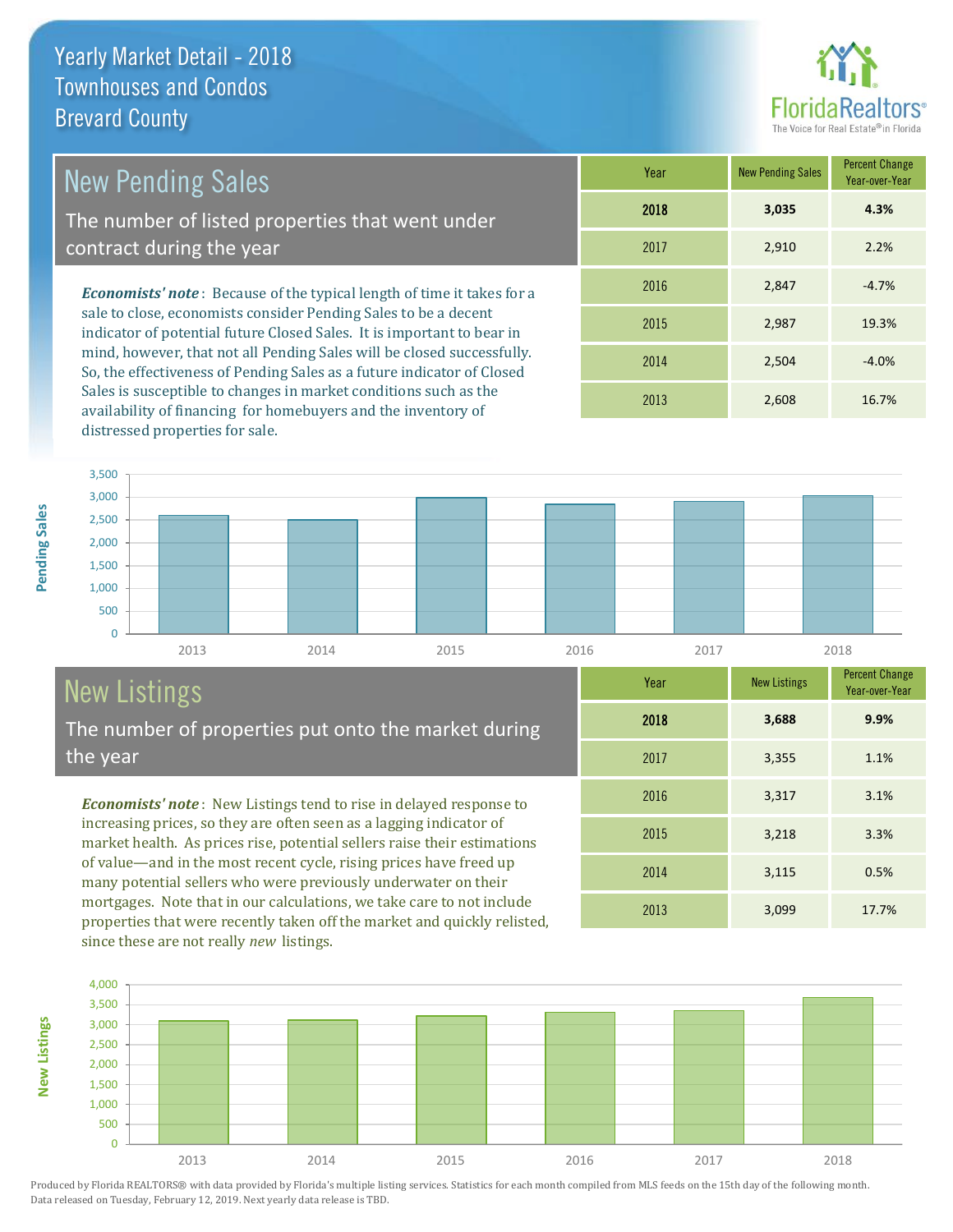**Inventory**



Inventory (Active Listings)

The number of property listings active at the end of the year

*Economists' note* : There are a number of ways to define and calculate Inventory. Our method is to simply count the number of active listings on the last day of the year, since it is the most current. Inventory rises when New Listings are outpacing the number of listings that go offmarket (regardless of whether they actually sell). Likewise, it falls when New Listings aren't keeping up with the rate at which homes are going off-market.

| Year | Inventory | <b>Percent Change</b><br>Year-over-Year |
|------|-----------|-----------------------------------------|
| 2018 | 904       | 23.8%                                   |
| 2017 | 730       | $-6.9%$                                 |
| 2016 | 784       | 1.7%                                    |
| 2015 | 771       | $-7.4%$                                 |
| 2014 | 833       | $-19.7%$                                |
| 2013 | 1,038     | 23.1%                                   |



## Months Supply of Inventory (Year-End) An estimate of the number of months it will take to deplete the current Inventory given recent sales rates

*Economists' note* : MSI is a useful indicator of market conditions. The benchmark for a balanced market (favoring neither buyer nor seller) is 5.5 months of inventory. Anything higher is traditionally a buyers' market, and anything lower is a sellers' market. There is no single accepted way of calculating MSI. A common method is to divide current Inventory by the most recent month's Closed Sales count, but this count is a usually poor predictor of future Closed Sales due to seasonal cycles. To eliminate seasonal effects, we use the 12-month average of monthly Closed Sales instead.

| Year | <b>Months Supply</b> | <b>Percent Change</b><br>Year-over-Year |
|------|----------------------|-----------------------------------------|
| 2018 | 3.8                  | 15.2%                                   |
| 2017 | 3.3                  | $-8.3%$                                 |
| 2016 | 3.6                  | 5.9%                                    |
| 2015 | 3.4                  | $-19.0%$                                |
| 2014 | 4.2                  | $-26.3%$                                |
| 2013 | 5.7                  | 16.3%                                   |

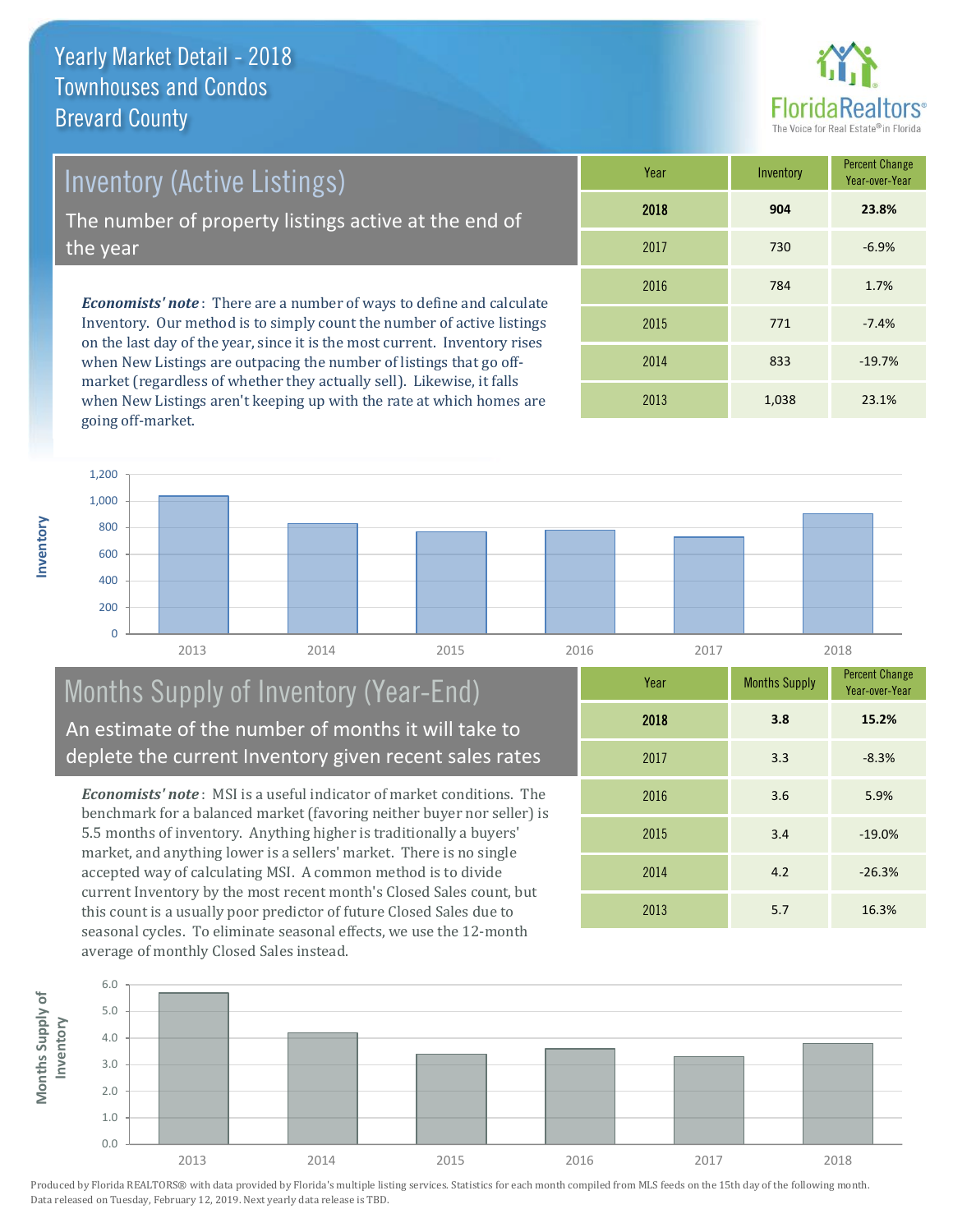

## Closed Sales by Sale Price The number of sales transactions which closed during the year

*Economists' note* : Closed Sales are one of the simplest—yet most important—indicators for the residential real estate market. When comparing Closed Sales across markets of different sizes, we recommend comparing the percent changes in sales rather than the number of sales.

| <b>Sale Price</b>     | <b>Closed Sales</b> | <b>Percent Change</b><br>Year-over-Year |
|-----------------------|---------------------|-----------------------------------------|
| Less than \$50,000    | 58                  | $-49.6%$                                |
| $$50,000 - $99,999$   | 541                 | $-6.6%$                                 |
| $$100,000 - $149,999$ | 576                 | 9.7%                                    |
| \$150,000 - \$199,999 | 478                 | 0.8%                                    |
| \$200,000 - \$249,999 | 370                 | 26.7%                                   |
| \$250,000 - \$299,999 | 240                 | 30.4%                                   |
| \$300,000 - \$399,999 | 304                 | 15.6%                                   |
| \$400,000 - \$599,999 | 190                 | 33.8%                                   |
| \$600,000 - \$999,999 | 61                  | 45.2%                                   |
| \$1,000,000 or more   | 5                   | 400.0%                                  |



## Median Time to Contract by Sale Price The median number of days between the listing date and contract date for all Closed Sales during the year

*Economists' note* : Like Time to Sale, Time to Contract is a measure of the length of the home selling process calculated for sales which closed during the year. The difference is that Time to Contract measures the number of days between the initial listing of a property and the signing of the contract which eventually led to the closing of the sale. When the gap between Median Time to Contract and Median Time to Sale grows, it is usually a sign of longer closing times and/or declining numbers of cash sales.

| <b>Sale Price</b>     | <b>Median Time to</b><br>Contract | <b>Percent Change</b><br>Year-over-Year |
|-----------------------|-----------------------------------|-----------------------------------------|
| Less than \$50,000    | 38 Days                           | 31.0%                                   |
| \$50,000 - \$99,999   | 19 Days                           | $-17.4%$                                |
| $$100,000 - $149,999$ | 24 Days                           | $-17.2%$                                |
| $$150,000 - $199,999$ | 23 Days                           | $-4.2%$                                 |
| \$200,000 - \$249,999 | 30 Days                           | $-3.2%$                                 |
| \$250,000 - \$299,999 | 56 Days                           | 3.7%                                    |
| \$300,000 - \$399,999 | 56 Days                           | $-1.8%$                                 |
| \$400,000 - \$599,999 | 55 Days                           | $-12.7%$                                |
| \$600,000 - \$999,999 | 85 Days                           | $-25.4%$                                |
| \$1,000,000 or more   | 83 Days                           | $-68.6%$                                |



Produced by Florida REALTORS® with data provided by Florida's multiple listing services. Statistics for each month compiled from MLS feeds on the 15th day of the following month. Data released on Tuesday, February 12, 2019. Next yearly data release is TBD.

**Median Time to Contract Median Time to Contract**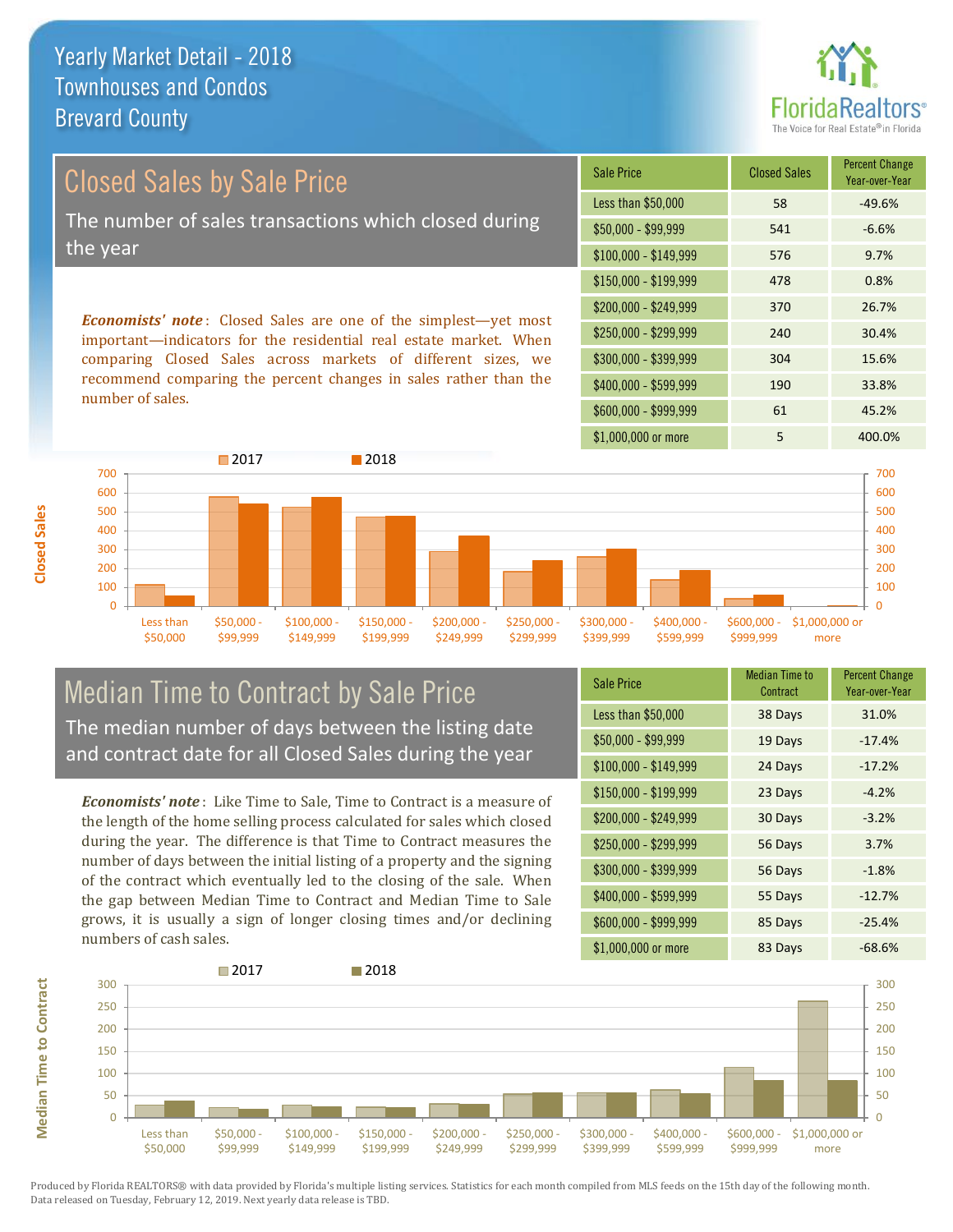

## New Listings by Initial Listing Price

The number of properties put onto the market during the year

*Economists' note:* New Listings tend to rise in delayed response to increasing prices, so they are often seen as a lagging indicator of market health. As prices rise, potential sellers raise their estimations of value—and in the most recent cycle, rising prices have freed up many potential sellers who were previously underwater on their mortgages. Note that in our calculations, we take care to not include properties that were recently taken off the market and quickly relisted, since these are not really *new* listings.





## Inventory by Current Listing Price The number of property listings active at the end of the year

*Economists' note* : There are a number of ways to define and calculate Inventory. Our method is to simply count the number of active listings on the last day of the year, since it is the most current. Inventory rises when New Listings are outpacing the number of listings that go offmarket (regardless of whether they actually sell). Likewise, it falls when New Listings aren't keeping up with the rate at which homes are going off-market.

| <b>Current Listing Price</b> | Inventory | <b>Percent Change</b><br>Year-over-Year |
|------------------------------|-----------|-----------------------------------------|
| Less than \$50,000           | 10        | $-54.5%$                                |
| $$50,000 - $99,999$          | 64        | $-36.0%$                                |
| $$100,000 - $149,999$        | 132       | 43.5%                                   |
| $$150,000 - $199,999$        | 136       | 74.4%                                   |
| \$200,000 - \$249,999        | 85        | 54.5%                                   |
| \$250,000 - \$299,999        | 86        | 7.5%                                    |
| \$300,000 - \$399,999        | 174       | 28.9%                                   |
| \$400,000 - \$599,999        | 133       | 56.5%                                   |
| \$600,000 - \$999,999        | 67        | $-5.6%$                                 |
| \$1,000,000 or more          | 17        | 41.7%                                   |



Produced by Florida REALTORS® with data provided by Florida's multiple listing services. Statistics for each month compiled from MLS feeds on the 15th day of the following month. Data released on Tuesday, February 12, 2019. Next yearly data release is TBD.

**Inventory**